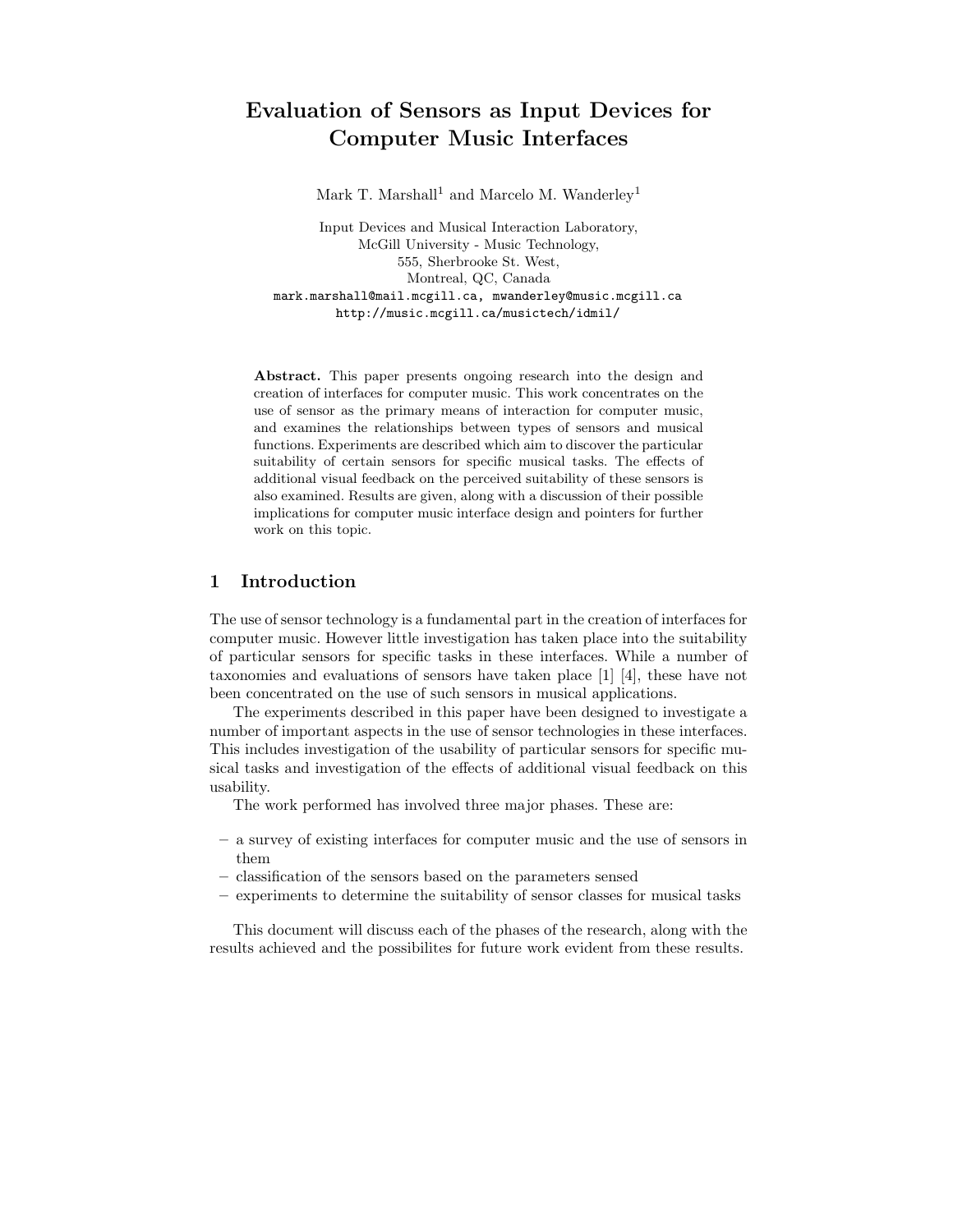## 2 Survey of Sensor Use in Interfaces for Computer Music

In order to allow the results of our experiments to be as useful as possible, it was determined that the sensors examined should be representative of those most commonly found in computer music interfaces. To facilitate this a survey was made of a large number of computer music interfaces to determine which sensors were the most common.

#### 2.1 Scope of the Survey

The first step in the survey involved determining where to find the information related to the instruments in order to be able to detemine which sensors were used in them. It was decided to use the instruments which had been presented at a major conference on the design of digital musical interfaces as the basis for the survey. Therefor we examined the instruments presented at the New Interfaces for Musical Expression (NIME) conferences from 2001 to 2004, which resulted in a total of 123 instruments and interfaces being surveyed.

It should be noted that the survey only examined the sensors used, so that complex devices such as joysticks and cameras were ignored. This reduced the number of interfaces to 105, due to 18 interfaces which were controlled solely by means of a complex device. A further 54 interfaces contained a combination of complex devices and sensors.

The ten most used sensors based on this survey are shown in Table 1 (from most often to least often used). It should be noted that this count is based on the number of distinct instruments using the sensor (i.e. while 19 instruments use accelerometers, each of these instruments may have used more than one accelerometer as well as other sensors). There are also a further 12 sensors which were present in 4 or less instruments and are not shown in the table.

| Sensor                 | Number of Instruments |
|------------------------|-----------------------|
| Accelerometer          | 19                    |
| Force Sensing Resistor | 18                    |
| Infrared Sensor        | 9                     |
| Light Sensor           | 8                     |
| Touch Pad              | 8                     |
| Bend Sensor            | 6                     |
| Capacitive Sensor      | 6                     |
| Rotary Potentiometer   | 6                     |
| Gyroscope              | 5                     |
| Linear Potentiometer   | 5                     |

Table 1. Most commonly used sensors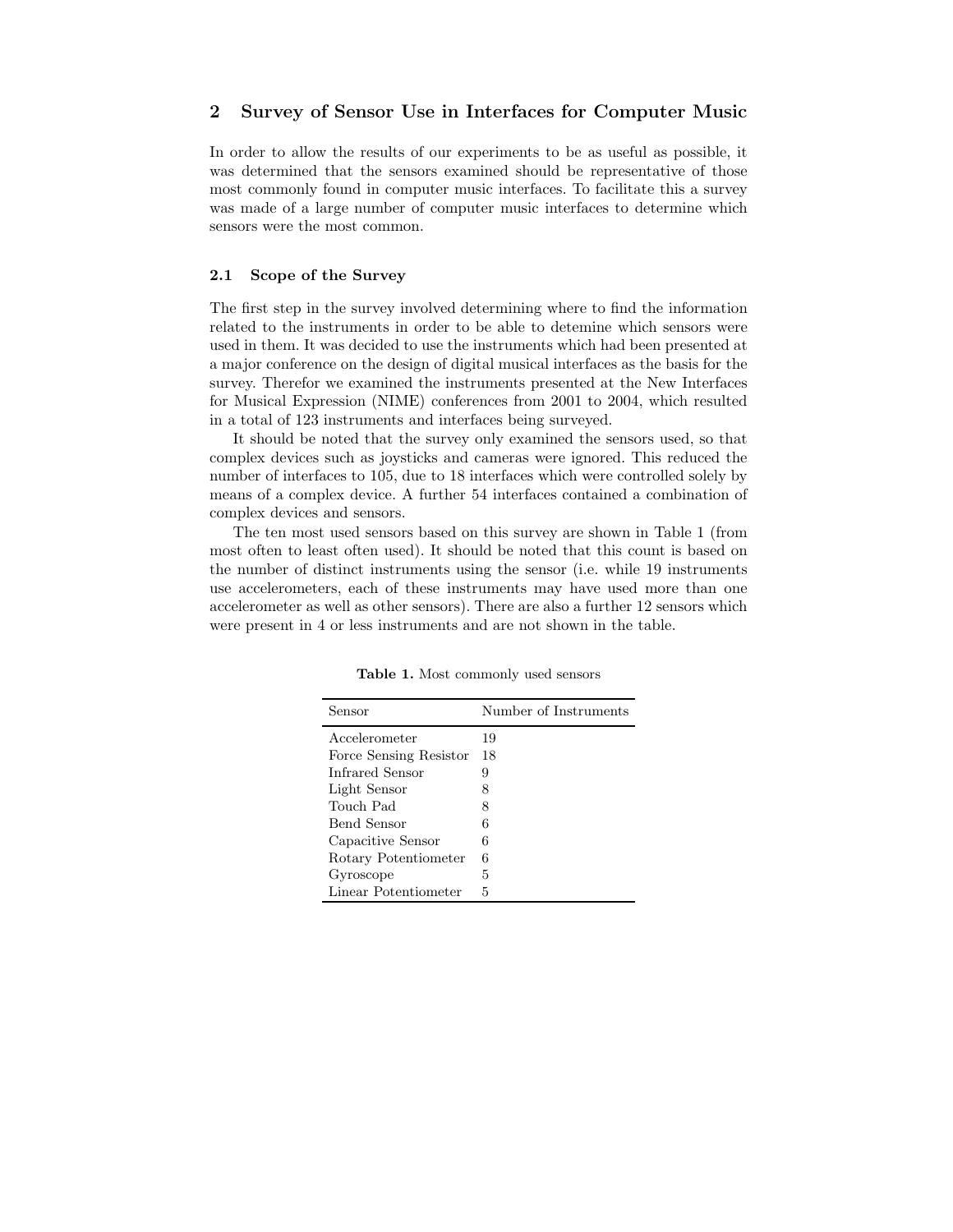## 3 Categorisation of Sensors and Tasks

Previous work has attempted to show a mapping between sensors and classes of musical task [5]. This work classified sensors by the form of input that they sensed (linear position, rotary position, force etc.) and classified musical tasks by the range and form of input they required (static, absolute dynamic and relative dynamic). The experiments described here make use of these categorisations and attempt to evaluate empirically whether any mapping from sensor type to musical task holds.

Table 2 shows how the sensors used in this experiment were classified. The sensors chosen are all among the ten most commonly used sensors as found by our study and have been selected to allow for at least one sensor from each class.

Table 2. List of sensor devices used in the experiments and their associated categories

| Sensor                                     | Sensor Category |
|--------------------------------------------|-----------------|
| Linear potentiometer (fader)               | Linear position |
| Rotary potentiometer                       | Rotary position |
| Linear position sensor (ribbon controller) | Linear position |
| Accelerometer                              | force           |
| Force sensing resistor                     | force           |
| Bend sensor                                | rotary position |

The task list consists of two simple tasks and one complex task, the complex task being created by combining the two simple tasks. The two simple tasks have been chosen to represent common musical tasks, while also conforming to the classification of musical function as presented in [5]. It has been proposed in [7] that the concept of a musical task is an inherent part of the evaluation of controllers for computer music. The authors also presented a partial list of musical tasks which might be used in the evaluation of controllers for computer music. The tasks chosen for this work are based upon this list and have been categorised based on the scheme presented in [5]. The tasks are also consistent with those used in  $[6]$  to allow for a comparison between the results of these experiments and those of that work.

Table 3 shows the chosen tasks and their classification.

## 4 Test Setup

Two experiments have been designed, each of which involves performing the selected tasks with each of the selected sensors. The experiments differ only in the feedback provided to the user during the tasks. The experiments themselves will be described in detail in later sections.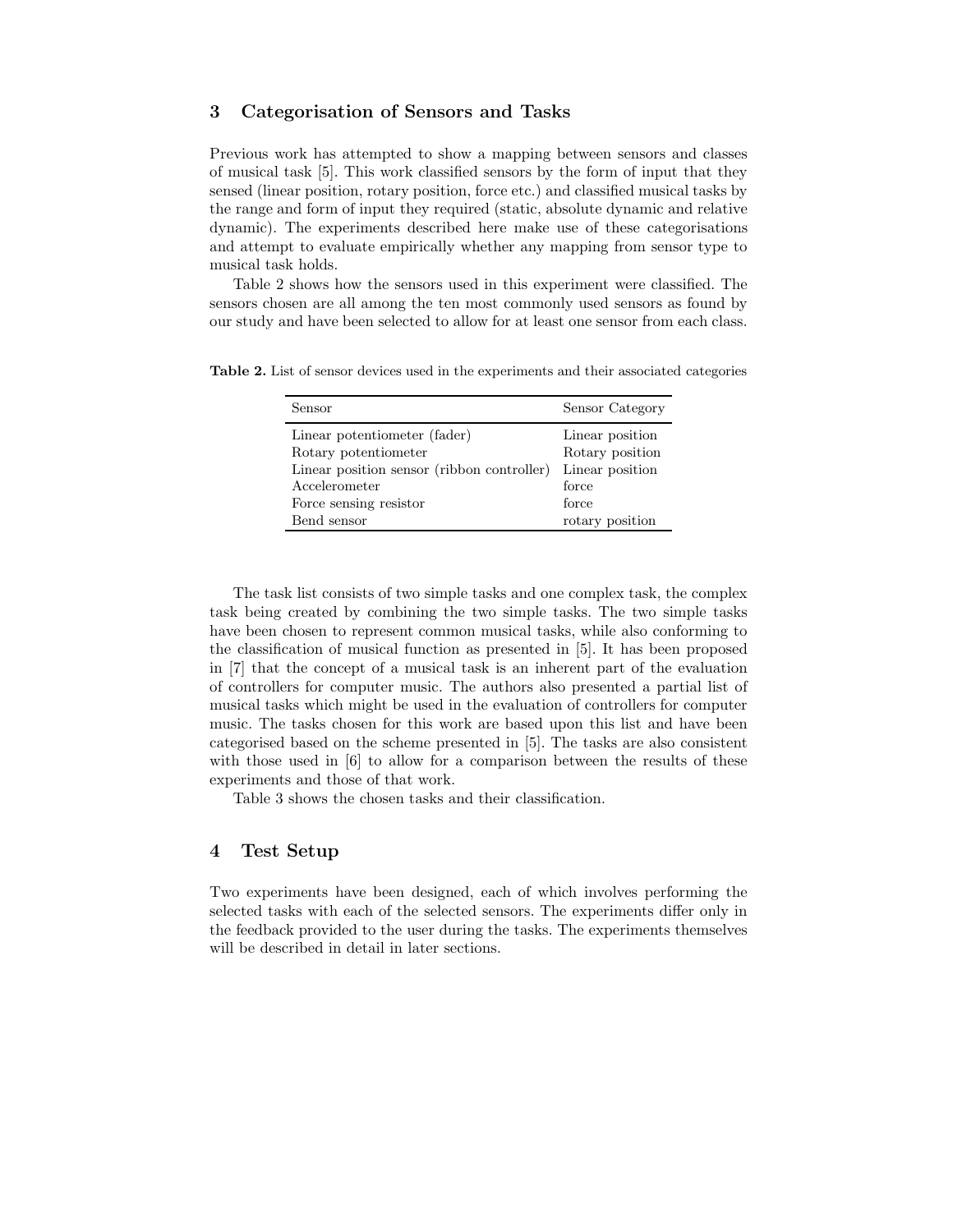Table 3. List of tasks and their associated categories

| Task                                                                              | Task Category                        |
|-----------------------------------------------------------------------------------|--------------------------------------|
| Note selection<br>Note modulation<br>Note selection & modulation Complex combined | Absolute dynamic<br>Relative dynamic |

The setup is the same for each experiment. It consists of the user manipulating a synthesis system through the use of a sensor and a button. Pressing the button causes a sound to be emitted from the system, the frequency of which is controlled by the sensor. The sensor is controlled with the user's primary hand, the button with the secondary hand.

Synthesis is performed in Max/MSP and is a simple waveshaping synthesis system based on Chebychev equations. The frequency of the synthesis is variable in semitones.

There was a total of 11 participants in the test group. The participants were all graduate students in Music Technology and their areas of specialisation ranged from acoustics and physical modelling to interaction design to music information retrieval.

Eight of the participants had extensive musical instrument training, while the remainder either did not play, or had only played for a period of less than two years and had since stopped. Five participants had experience of playing electronic instruments whether software or hardware in form.

As already stated, each experiment consisted of three tasks. Each task was performed with each sensor. When a task had been completed with all sensors a short break was taken before beginning the next task. A task was considered to be completed with a given sensor when the user was happy that they had performed it as well as they could, or when the user decided they could not perform the given task with the particular sensor.

Information from the experiments was gathered by a number of means. On completing a given task with a sensor, the user was asked to rate the ease of use of this sensor for the task, by setting the position of a slider object in Max/MSP. This slider gave a percentage rating of the ease of use of the sensor, which was recorded. This allows us to gather data indicating the subjective usability of the sensors for the tasks.

The length of time taken before completion of the task was noted, along with the success or failure of the task. This gives an indication of the learnability of the sensor, as well as its suitability for the task.

A video recording containing the interaction with the system and the audio from the system and user themselves was also made. This allowed for later analysis of factors such as ease of learning, accuracy and quality of sound produced with each sensor.

Finally, the users were debriefed verbally after each task was complete and asked to comment on any particular strengths and weaknesses of the sensors for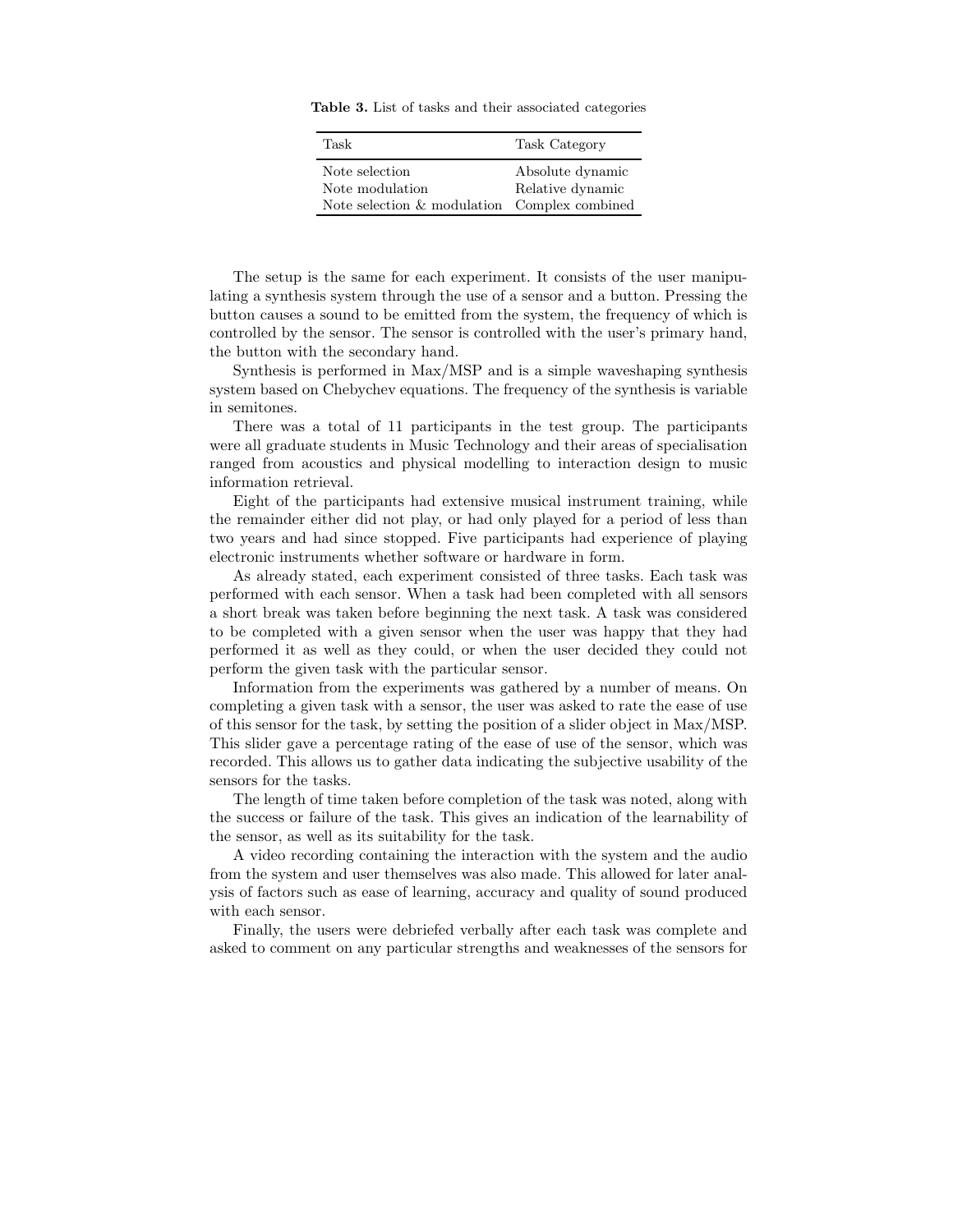that task. This gave a subjective opinion of the sensors as well as offering ways of possibly improving the interaction of a given sensor.

### 5 Experiment 1 - No Additional Feedback

#### 5.1 Description

The first experiment is the baseline experiment for determining the suitability of the sensors for the tasks. It consists of the user manipulating the frequency of synthesis with the sensors and causing a sound to be emitted with a button. No additional feedback (haptic, tactile or visual) is given from the system except for that intrinsically provided by the sensor itself.

#### 5.2 Tasks

The first task is the note selection task. The user is asked to attempt to play a short melody with each sensor. Choice of the melody is left to the user. The sensor can be used to manipulate the pitch of the sound produced in intervals of a semitone, with a range of one octave. The note currently selected by the state of the sensor is emitted when the button is pressed. The users are asked to restrict themselves to emitting short single notes. The task is considered completed when the user feels they have played the melody to the best extent allowed by the sensor.

The second task is a note modulation task. In this task the computer plays a short melody, one note of which is emitted at every button press. Notes can be sustained by holding the button. The user is asked to play the melody through, sustaining every fourth note and adding a trill effect between this note and the note above it using the sensor. Thus the sensor is used to modulate between the current semitone and the next.

The third task is a combination of the first two. The users are again asked to play a short melody, but as well as the short single notes used in the first task, they are now allowed to sustain and modulate notes using the sensor. This provides a more complex task than the previous two and allows us to examine the effects of increased task complexity on the sensors suitability.

#### 5.3 Results

For the first task, note selection, the users showed a very strong preference for the linear position sensor. The linear and rotary potentiometers were next in preference and received similar ratings.

For the note modulation task user preference was split between the linear position sensor and the force sensing resistor. Viewing of the recorded video from the experiment indicated that preference was highly dependant on the technique used to manipulate the sensors. All users giving preference to the force sensing resistor attempted the modulation using the linear position sensor by sliding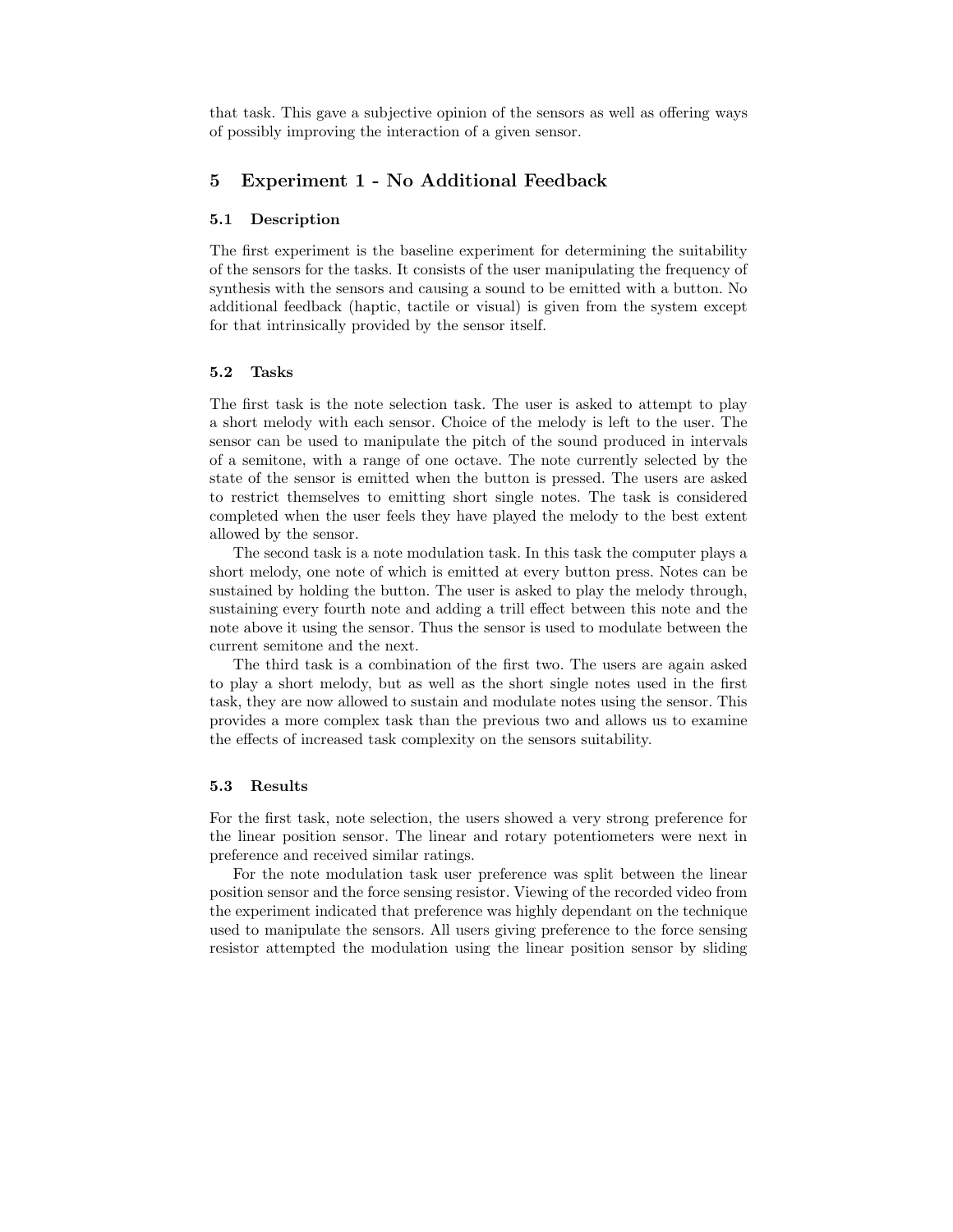their finger along the sensor. Those prefering the linear position sensor used two fingers in a rocking motion, similar to playing a trill on a keyboard. It should be noted that those who performed the sliding movement were creating a more vibrato-like effect and that the preference of these participants is consistant with the results of [6] who found that users prefer the force sensor for creating vibrato effects.

Finally, for the complex task, user preferences seemed to depend on their preferences for the first two tasks. Sensors which were preferred for part of the task (i.e. for one of the simple tasks) were rated well for the whole task. The linear position sensor and force sensing resistor were the prefered sensors.

Figure 1 shows the average normalised ratings for each sensor for each of the tasks. These ratings were achieved by normalising each users rating relative to the highest rating they gave and then finding the mean of these ratings across users.



Fig. 1. Normalised average user ratings for each sensor for each task

#### 6 Experiment 2 - Additional Visual Feedback

#### 6.1 Description

Evidence exists that tactile and kinaesthetic feedback prove important to expert musicians playing traditional instruments ([3]). However, it has been stated in [5] that visual feedback is most useful to beginning musicians. Therefor, the second experiment performed consisted of the same setup and tasks as the original experiment, but with the addition of a visual feedback system. This visual feedback system involved the displaying of a line of white boxes on the screen. Each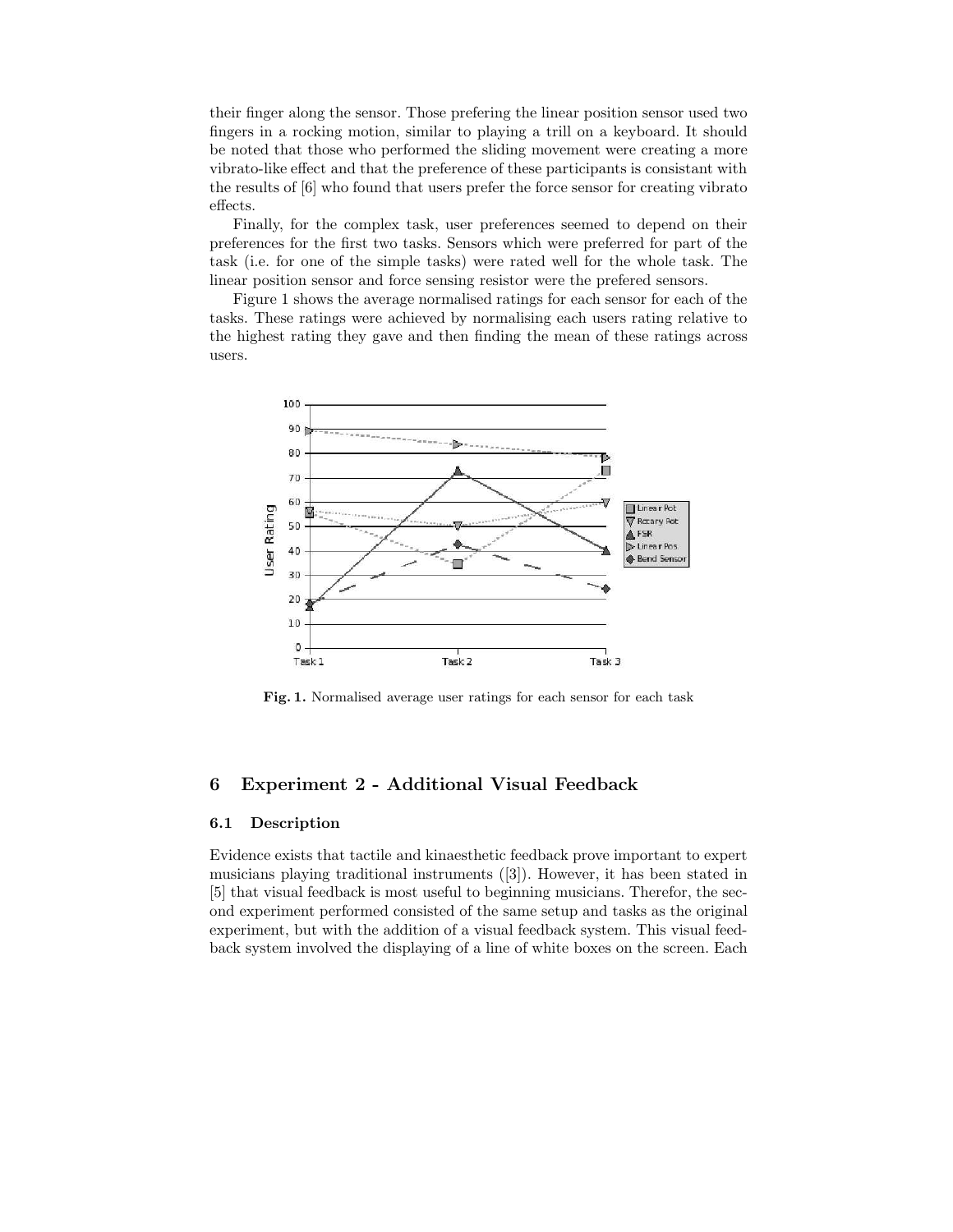of these boxes represented a semitone over the octave range of the sensor. The semitone which was selected by the current value of the sensor was highlighted by a yellow circle within the box representing that semitone. The boxes were 2.5 x 2.5 cm in size, and were displayed against a grey background.

#### 6.2 Tasks

As stated previously, the tasks chosen for this experiment are the same as those in the first experiment. Therefor, the participants perform a note selection task (playing a melody), a note modulation task (adding a trill to an automatic melody) and a composite task (playing a melody with added trills). The difference between these experiments is solely due to the additional visual feedback.

#### 6.3 Results

For the note selection task and the combined task, with the exception of the FSR and the linear position sensor, all sensors showed a large increase in the normalised rating given to them by each user. Each of these sensors achieved a rating at least 25% higher than without feedback. The FSR improved by only 0.4% and the linear position sensor showed a decrease in rating of 4%. Comments from users about the linear position sensor indicate that the difference in location of the visual feedback system and the sensor itself causes confusion about which one to pay attention to. It is possible that were the visual feedback system integrated into the sensors, this confusion would not arise. Figure 2 shows the user ratings for each sensor for this task, both with the additional feedback and without.



Fig. 2. User ratings for each sensor both with and without visual additional feedback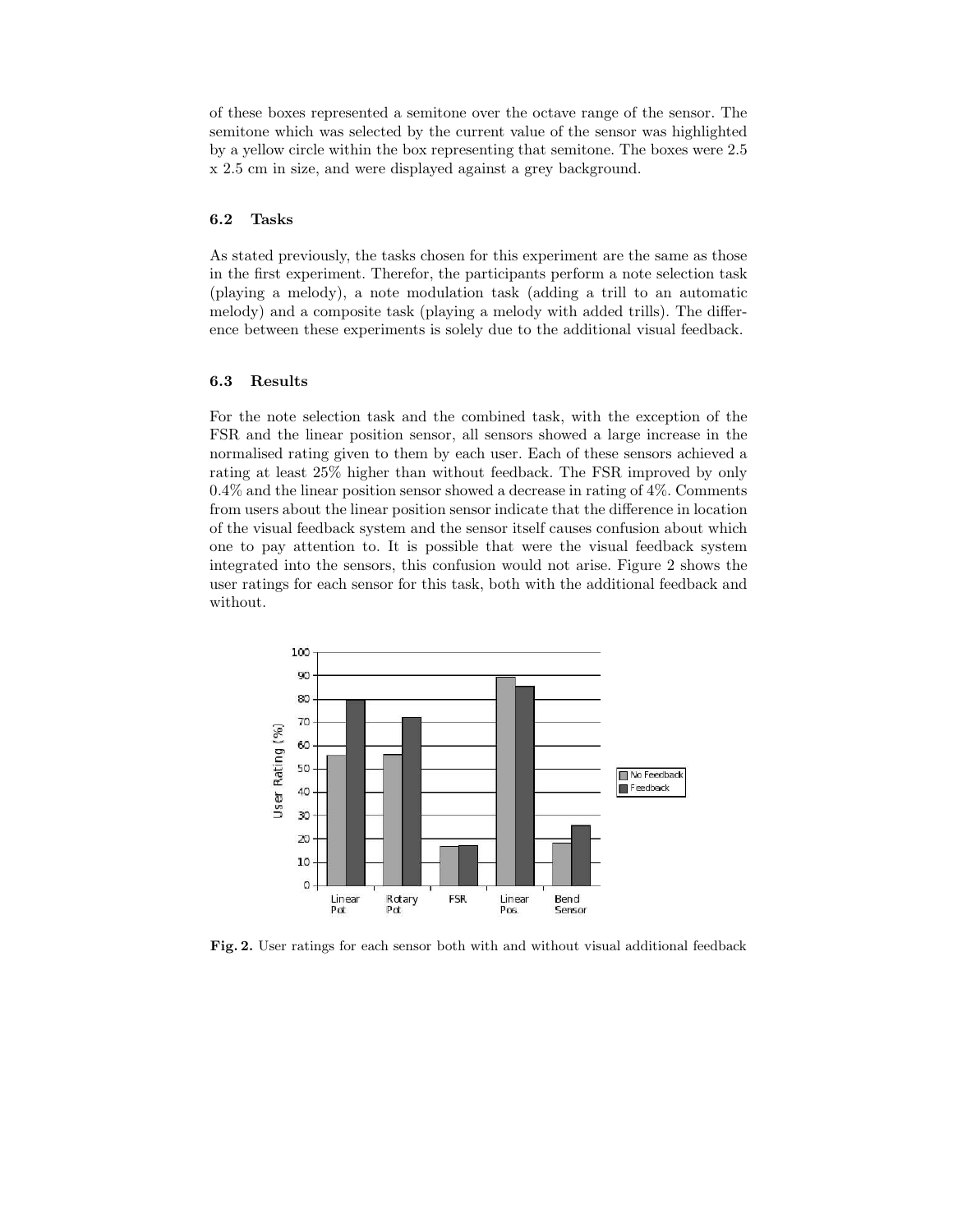Also for these two tasks, a major improvement was also found in the accuracy of users once the visual feedback system was added to the experiment setup. An improvement in accuracy of at least 8% was found in all sensors not belonging to the linear position class of sensors. This is shown in Figure 3. When these improvements are taken relative to the accuracy achieved without the additional feedback, this shows a minimum relative improvement of 15% for these sensors, as shown in Figure 4.



Fig. 3. User accuracy for the note selection task, both with and without additional feedback

The results of the modulation task are not examined here as interviews with the participants indicated that the majority of them were not using the visual feedback for this task. They found that it offered no advantage to use it and so did not.

### 7 Overall Results

As can be seen from the results of experiment 1, users show a strong preference for certain sensors for specific tasks in musical insterfaces. These preferences are consistant across many users, with the only obvious variation in preference (some users preferring the FSR to the linear position sensor for the note modulation task) being explainable by the technique used in performing the task.

Also notable is the effect of the additional visual feedback in experiment 2. User accuracy in the note selection task was greatly improved, with the majority of users now capable of playing a melody with all sensors. This indicates that proper visual feedback in an instrument system can greatly increase the playability of the system. It is interesting to note that the positive effect of this visual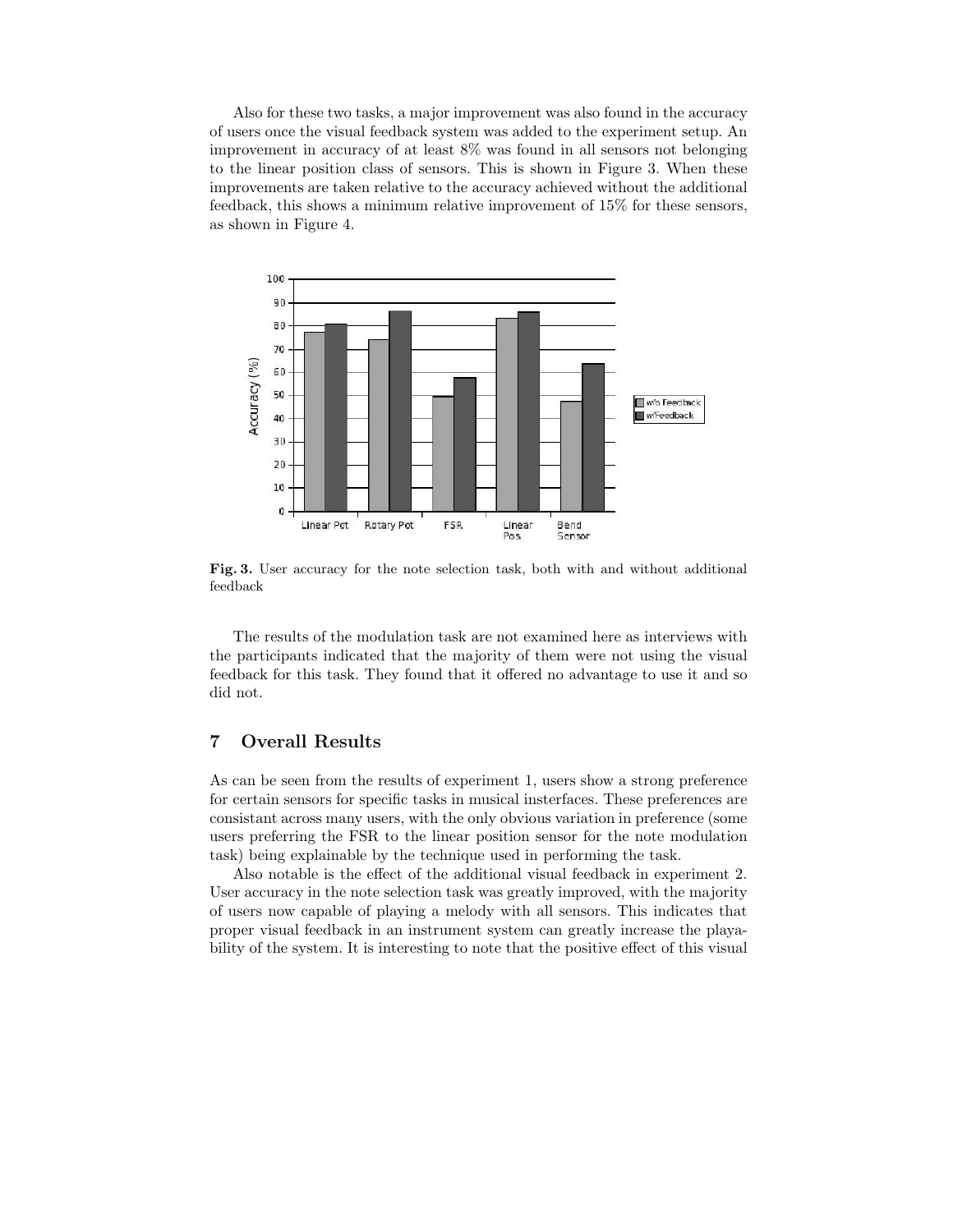

Fig. 4. Improvement in user accuracy for each sensor, relative to their initial accuracy

feedback (which was in the form of a linear representation of the notes) was only present for sensors which are not linear position sensors themselves. This may be due to the linear visual feedback which is inherent in the linear position sensors.

# 8 Conclusions

This paper presented the results of a number of experiments to determine the suitability of sensors for specific tasks in digital musical instruments and the effect of the addition of visual feedback on this suitability. The experiments have shown that users do express a preference for certain types of sensor for certain musical tasks and that these preferences are consistant across users. The results for users producing a vibrato-style modulation in the modulation tasks also proved consistant with those of previous work in this area [6].

Also shown was that additional visual feedback had an effect, not only on the perceived suitability of the sensors for the tasks, but also on the accuracy of the users when using the sensors. These results show that it should be possible to derive guidelines for the use of sensors in digital musical instrument interfaces and for the use of visual feedback to improve the interaction in these instruments.

It is hoped that these experiments will aid in the future design of computer musical instruments, by providing an indication of the mappings suitable for a particular sensor or for a particular parameter in an interface. By careful choice of the sensors and mappings used in an instrument interface, instruments more suited to expert performance can be created [2].